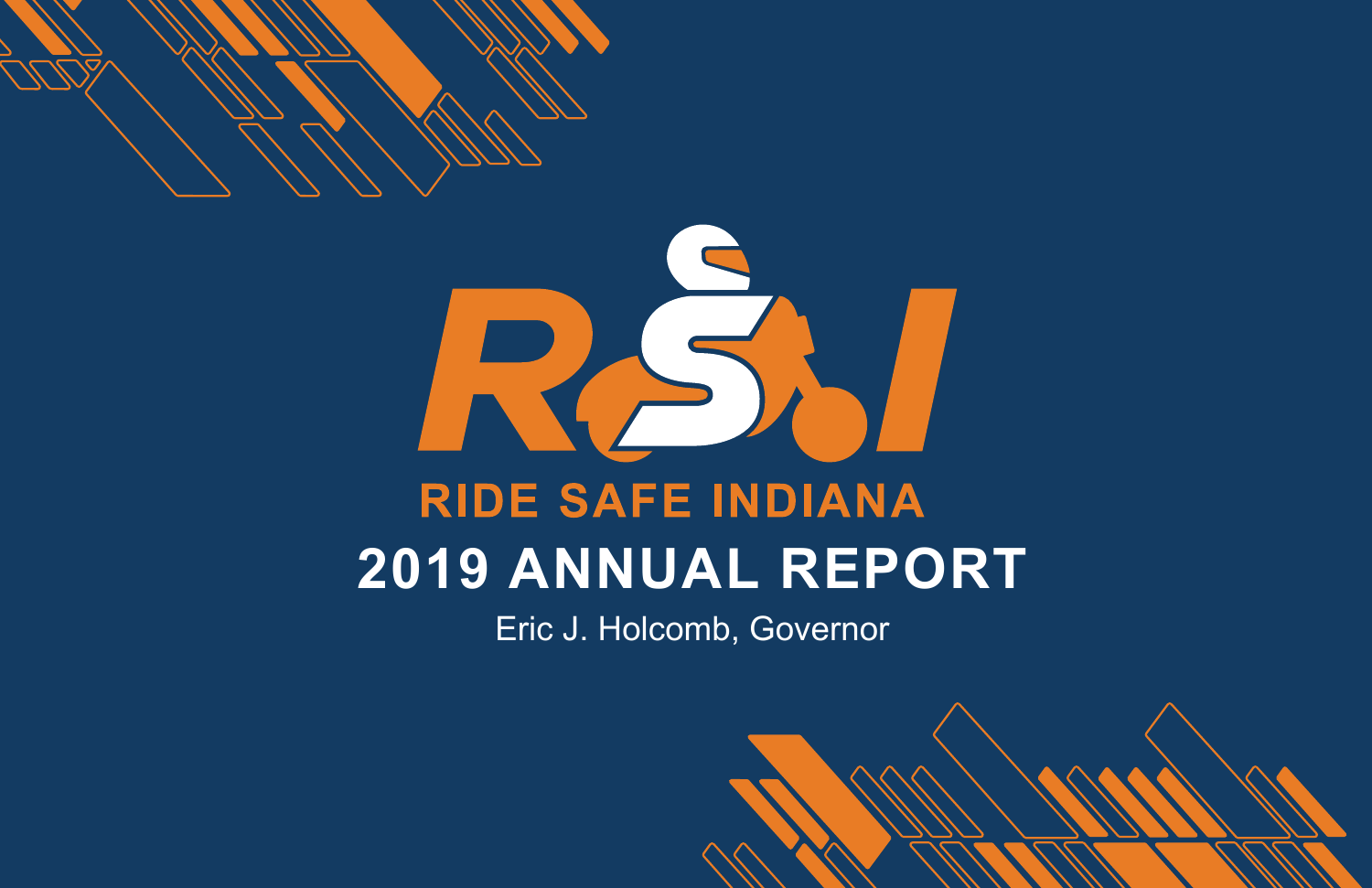## **FROM THE COMMISSIONER**



The Indiana Bureau of Motor Vehicles' (BMV) motorcycle safety program, Ride Safe Indiana (RSI), continued its dedication to

keeping all Hoosier motorcyclists safe on Indiana roads. Capitalizing on the 2018 expansion of RSI providers across the state, over 7,200 students were trained in 2019–an increase of 12% from the previous year. In addition to training more Hoosier riders, counties with historically high motorcycle fatality rates saw a decline in the number of motorcycle collisions resulting in a fatality.

In support of RSI's mission to train motorcyclists and educate motorists to decrease motorcycle collisions and fatalities, the program continued its

partnerships with state agencies, sports organizations, and local media. The focus across all channels was to promote motorcycle safety courses to Hoosier riders and motorcycle awareness among motorists across the state. Additionally, RSI underwent a brand transformation to reflect its purpose and modernized approach to motorcycle safety education and awareness.

I am proud of the achievements the RSI program has made since it became a BMV program, and look forward to its continued successes.

The I Land

Peter Lacy, *Commissioner*



*"Ride Safe Indiana offers the highest level of education and training to Hoosier motorcyclists in an effort to decrease the* 

*number of motorcycle collisions and fatalities. I am proud of the program's dedication to keeping Hoosier riders safe and promoting motorcycle safety among Indiana motorists across the state."* 

*-Governor Eric J. Holcomb*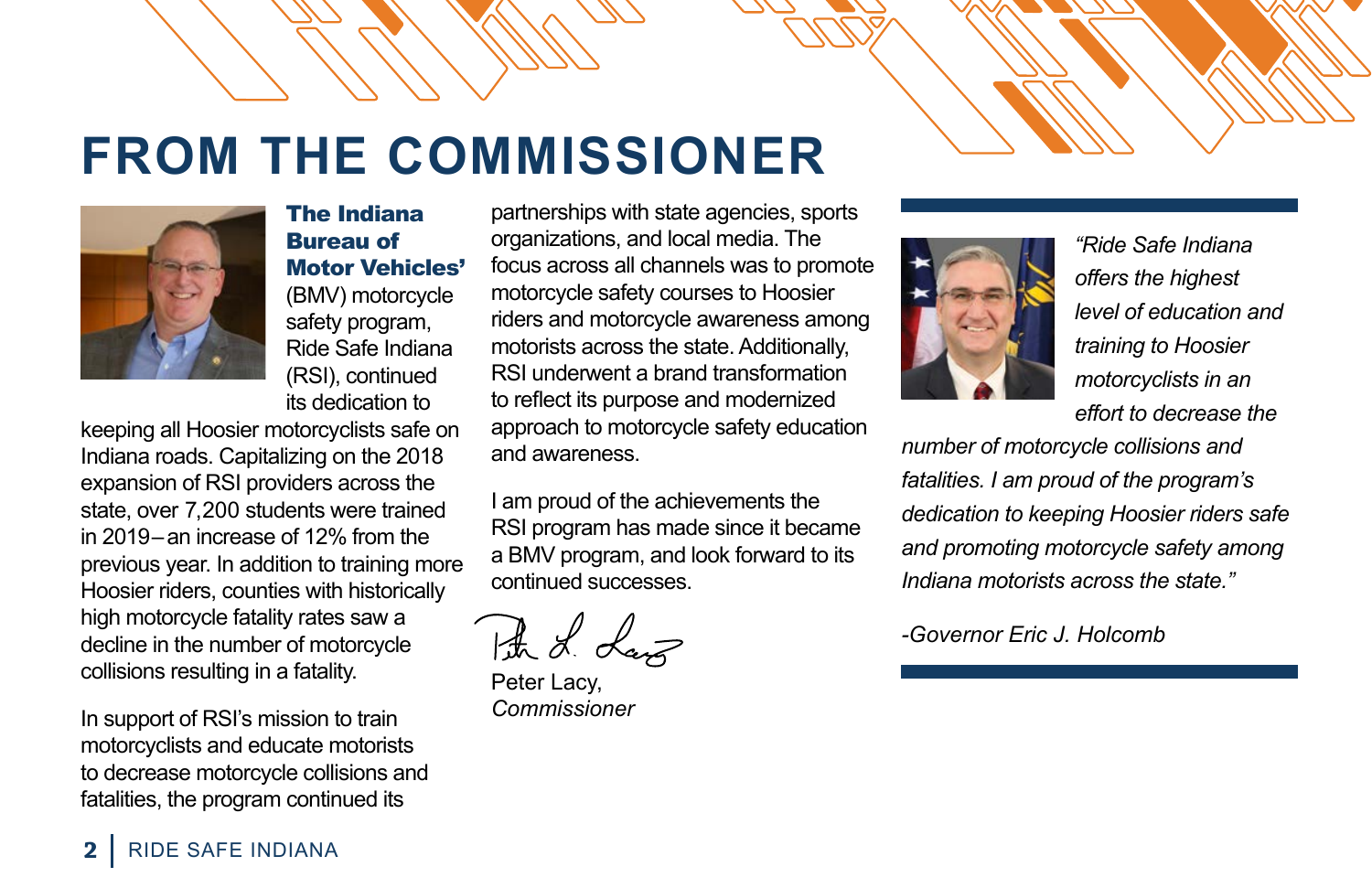## **THANK YOU TO OUR PROVIDERS**

Together, we continue to educate and train motorcyclists. We are working with our providers to offer the highest quality and most comprehensive motorcycle safety education for new and experienced Hoosier riders.

**ABATE of Indiana B & D Motorcycle Training Brandt I-69 Harley Davidson Calumet Harley Davidson Cannonball Harley Davidson Dreyer Motorsports Harley Davidson of Bloomington Harley Davidson of Fort Wayne Harley Davidson of Kokomo** 

**Harley Davidson of Indianapolis Hoosier Harley Davidson Indianapolis Southside Harley Davidson Indy West Harley Davidson Kersting's Cycle Center Motorcycle Rider Training M Y Motorsports Ehldering Motorsports Tom Wood Powersports**

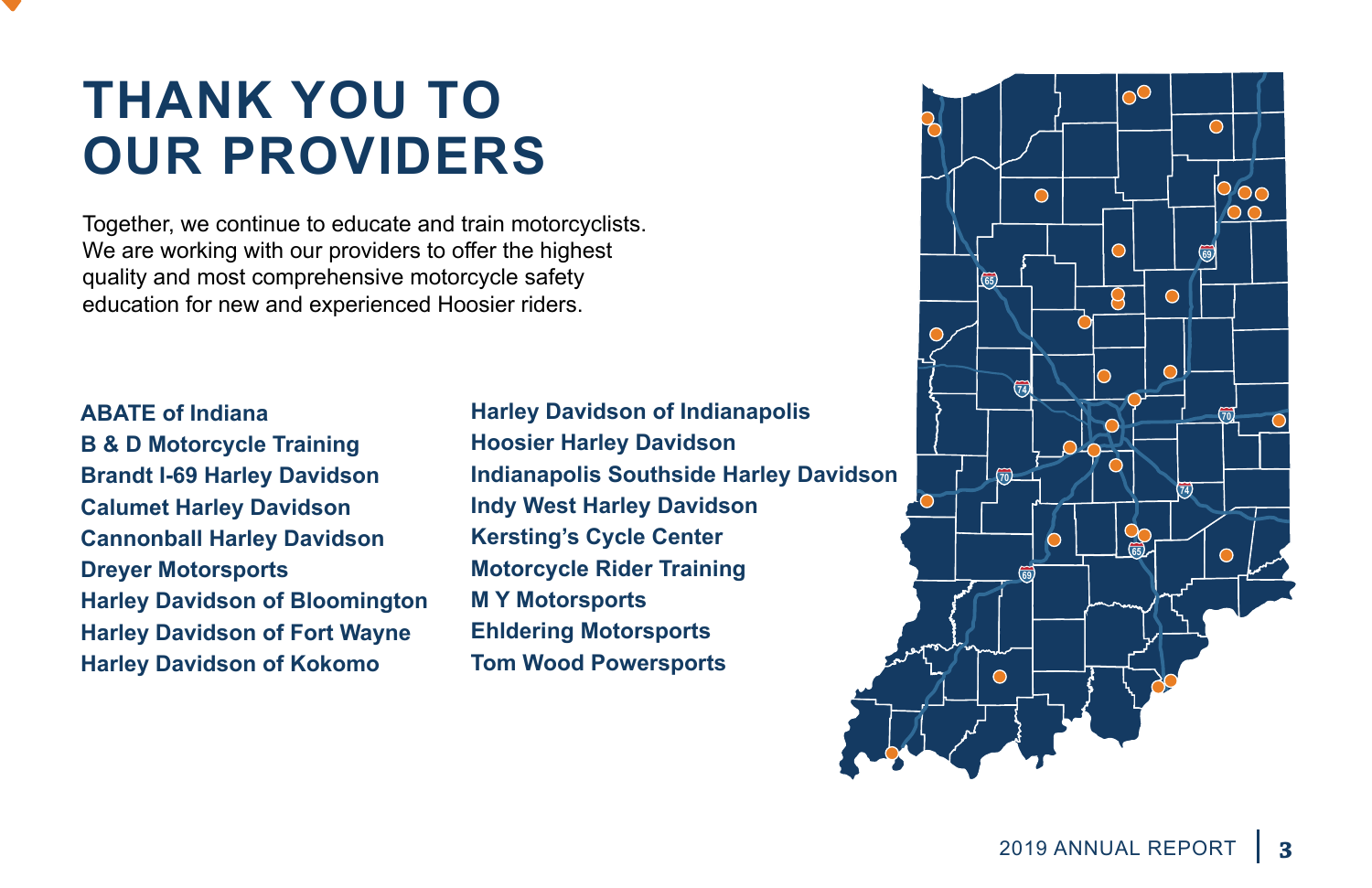## **RSI UNDERGOES BRAND MODERNIZATION**

In the fall of 2019, RSI underwent a brand modernization to parallel the BMV's innovation, efficiency, and customer service. Since bringing in the motorcycle safety program, the BMV has continued to update and expand the RSI program to meet the needs of Hoosier motorcyclists. The new logo was designed to help foster motorcycle awareness and education, reflecting the agency's mission as the State of Indiana's motorcycle safety program.



#### *New Logo Features*

- •Features program's acronym "RSI"
- •Letterform of the "S" portrays motorcyclist in full gear
- •Streamlined logo conveys RSI's purpose and modernized approach to motorcycle safety education

## **4** RIDE SAFE INDIANA

#### *Brand Awareness*

- •Logo applied to various marketing materials
- •Social media unveiling campaign
- •Redesigned program website

#### *Impactful Brand Redesign*

- •8.9% increase in website traffic
- •10.2% increase in time spent on website pages
- •12.0% increase in class participation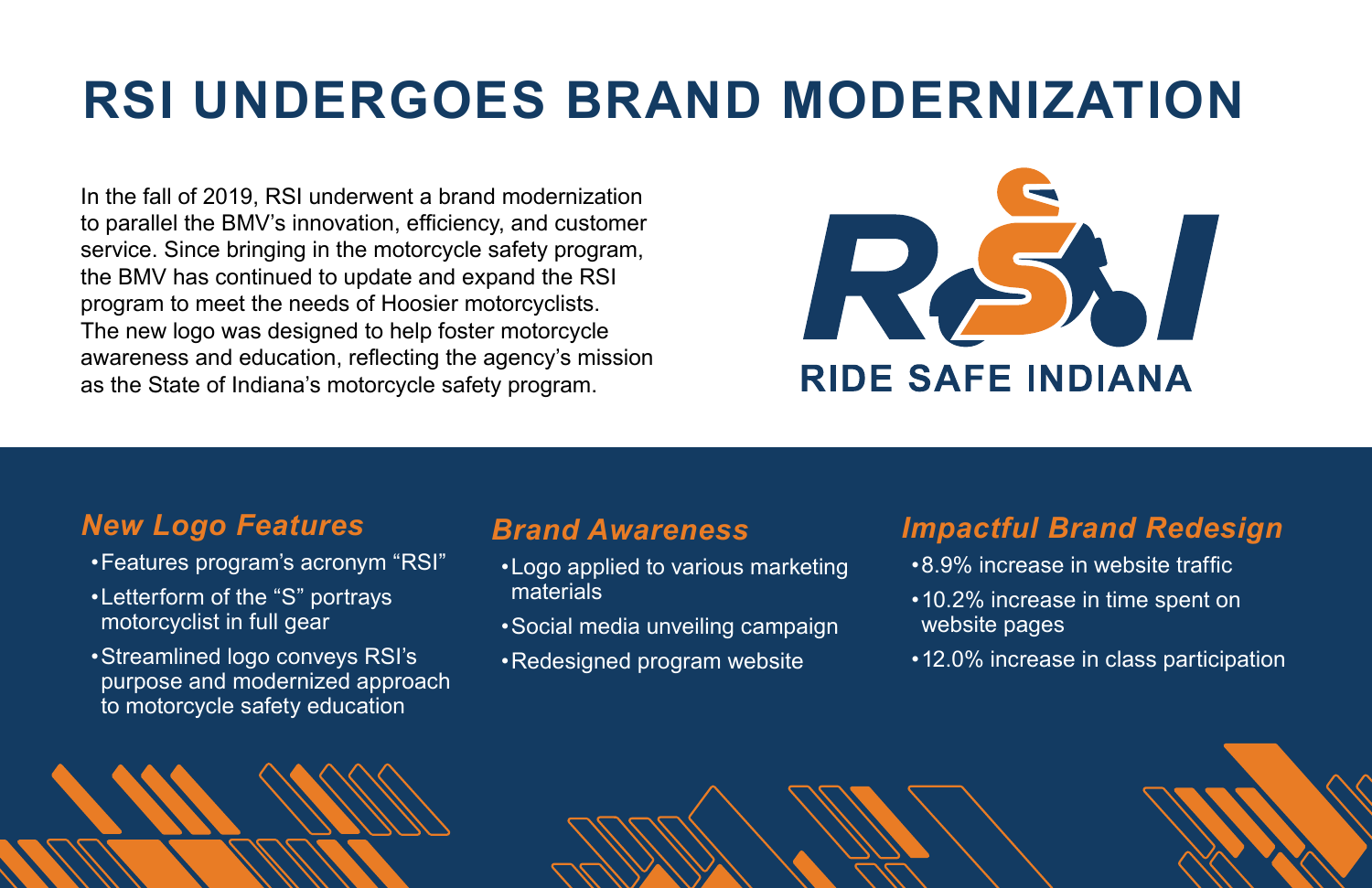## **NEW RSI PORTAL OFFERS CONVENIENT, SECURE RECORD KEEPING**

The BMV strives to offer innovative services to all Hoosiers, including its partners. In 2019, a new Electronic Submission Portal was created to give RSI providers a more convenient, efficient method of transferring student graduation documents.

The portal is a multi-phase project that will offer customer friendly service to both RSI providers and customers. The first phase was completed on March 1, 2019.



**HIGHLIGHTS OF EACH PHASE OF THE RSI PORTAL INCLUDE:** 

#### *First Phase*

- •RSI providers submit student graduation documents electronically through myBMV.com
- •Reduce potential fraud

#### *Future Phases*

- •Motorcycle endorsements processed online for eligible customers
- •Customers will have ability to securely sign up and pay for safety or training courses through RSI website
- •Prospective providers can submit applications through RSI website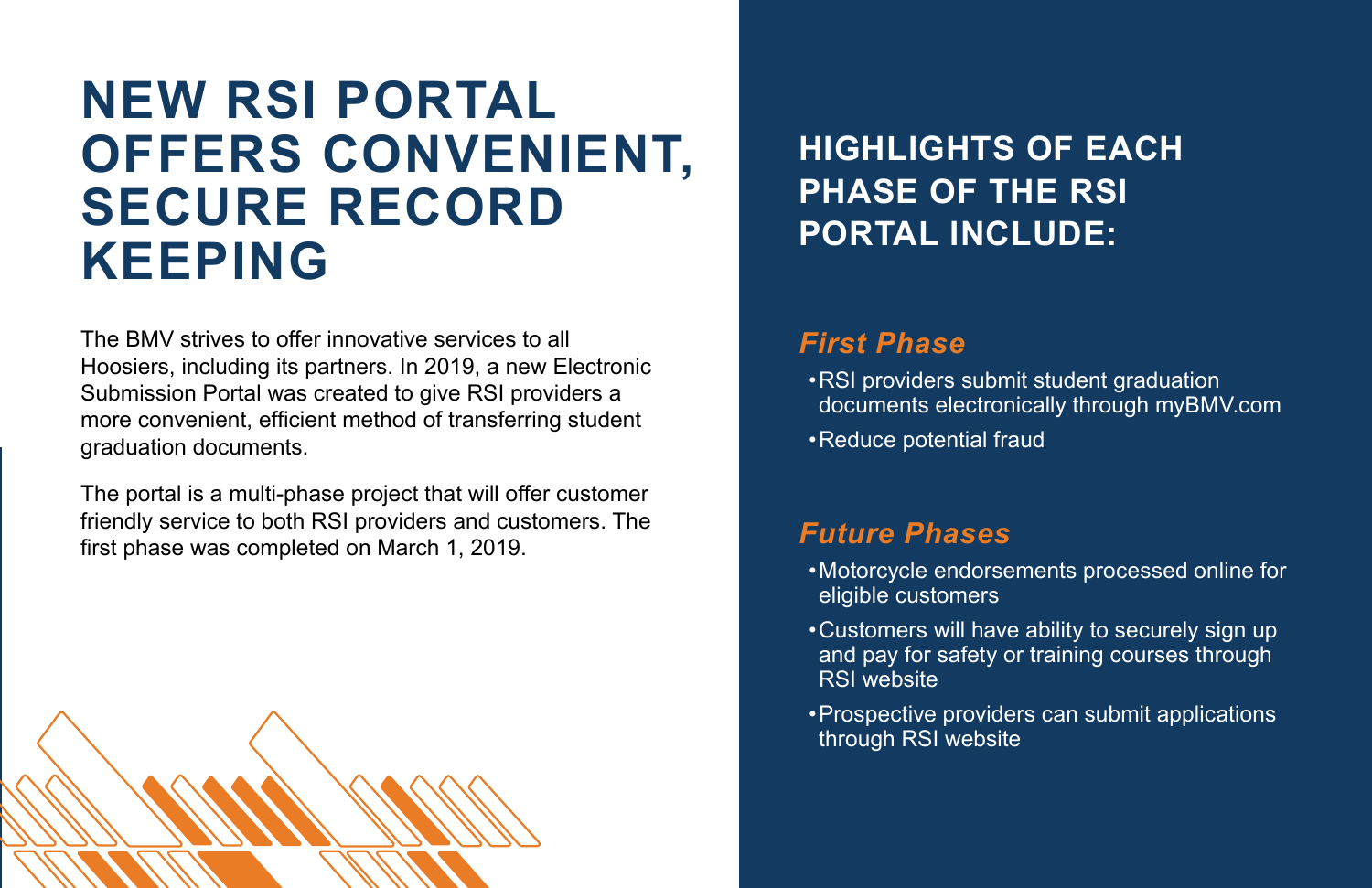## **HOOSIERS RECEPTIVE TO MOTORCYCLE SAFETY AND TRAINING**

To better understand the needs of Hoosier motorcyclists and continuously offer the highest quality of safety and training education, RSI surveyed course participants during the 2019 motorcycle season. The overall results of the survey demonstrated a positive reception from over 90% of all survey participants.

#### *What advice would you give to future new motorcyclists?*



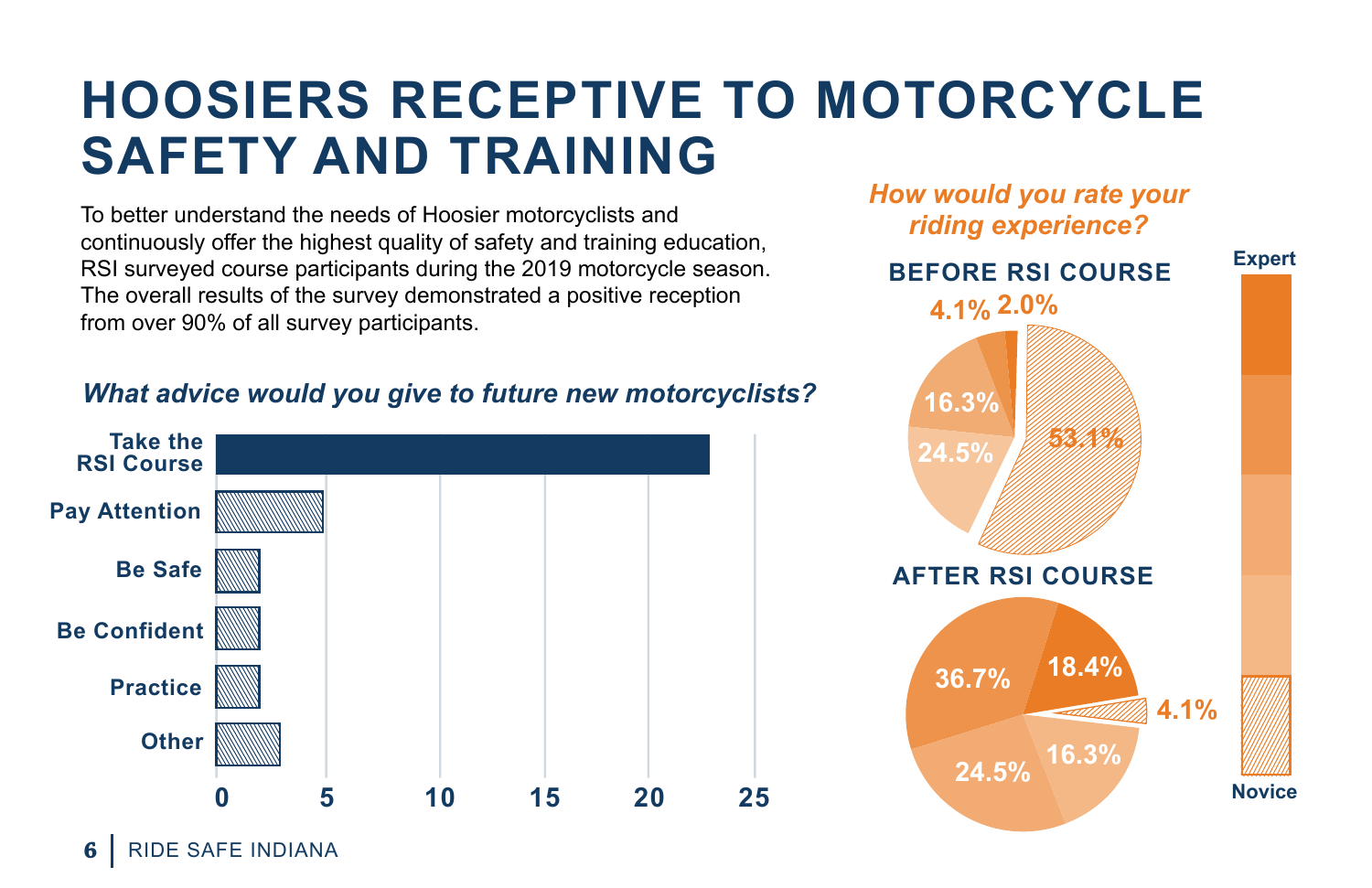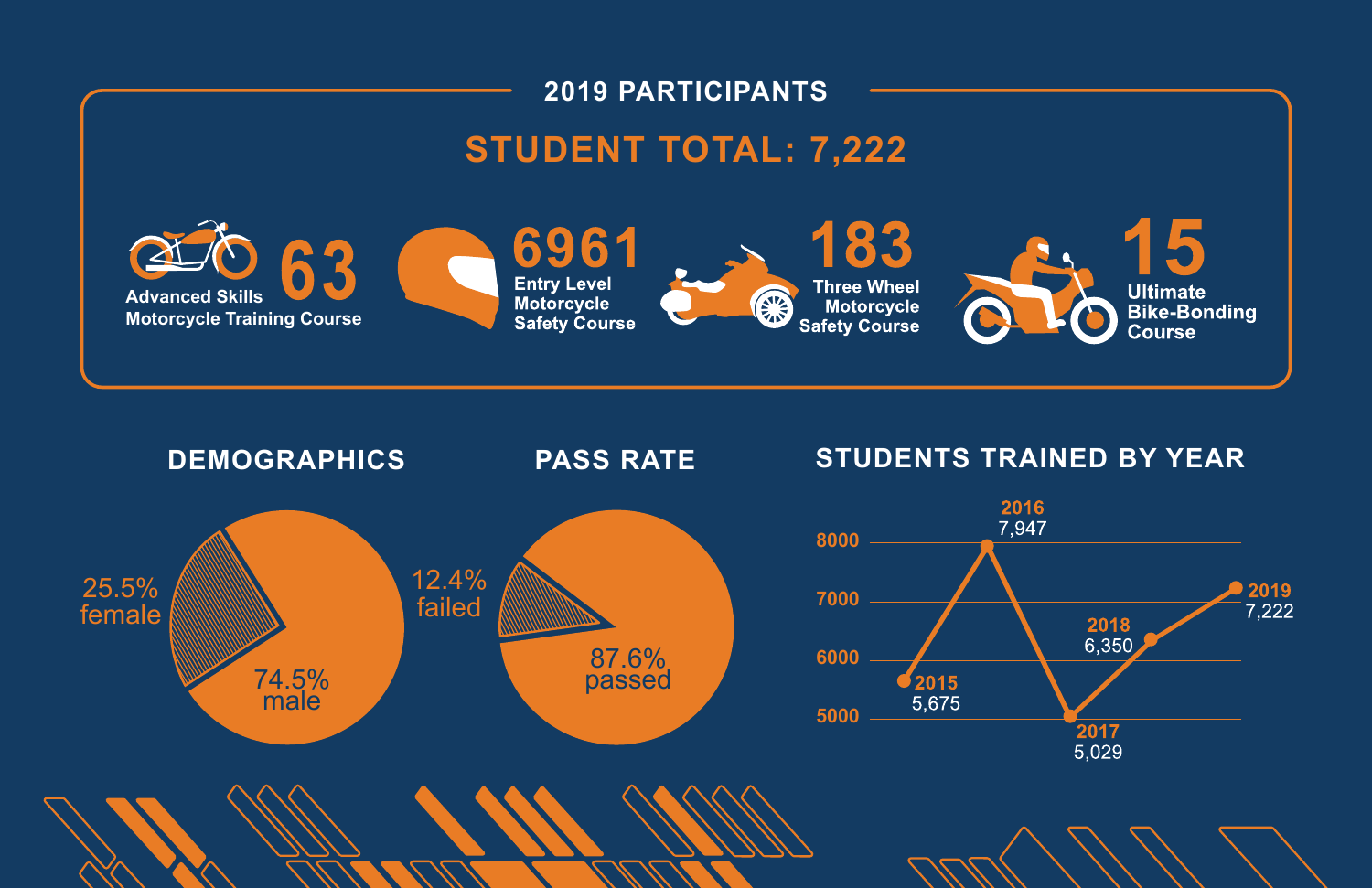## **COLLISION AND FATALITY TRENDS**

RSI continued to concentrate its efforts to promote motorcycle safety and training courses in areas of the state with historically high rates of motorcycle fatalities. In 2019, there was a decline in the number of motorcycle collisions resulting in a fatality in targeted areas, specifically Northwest and Southern Indiana regions. RSI will continue its focused efforts through targeted marketing and key partnerships throughout the state.

## **2019 COLLISIONS RESULTING IN FATALITIES BY COUNTY**

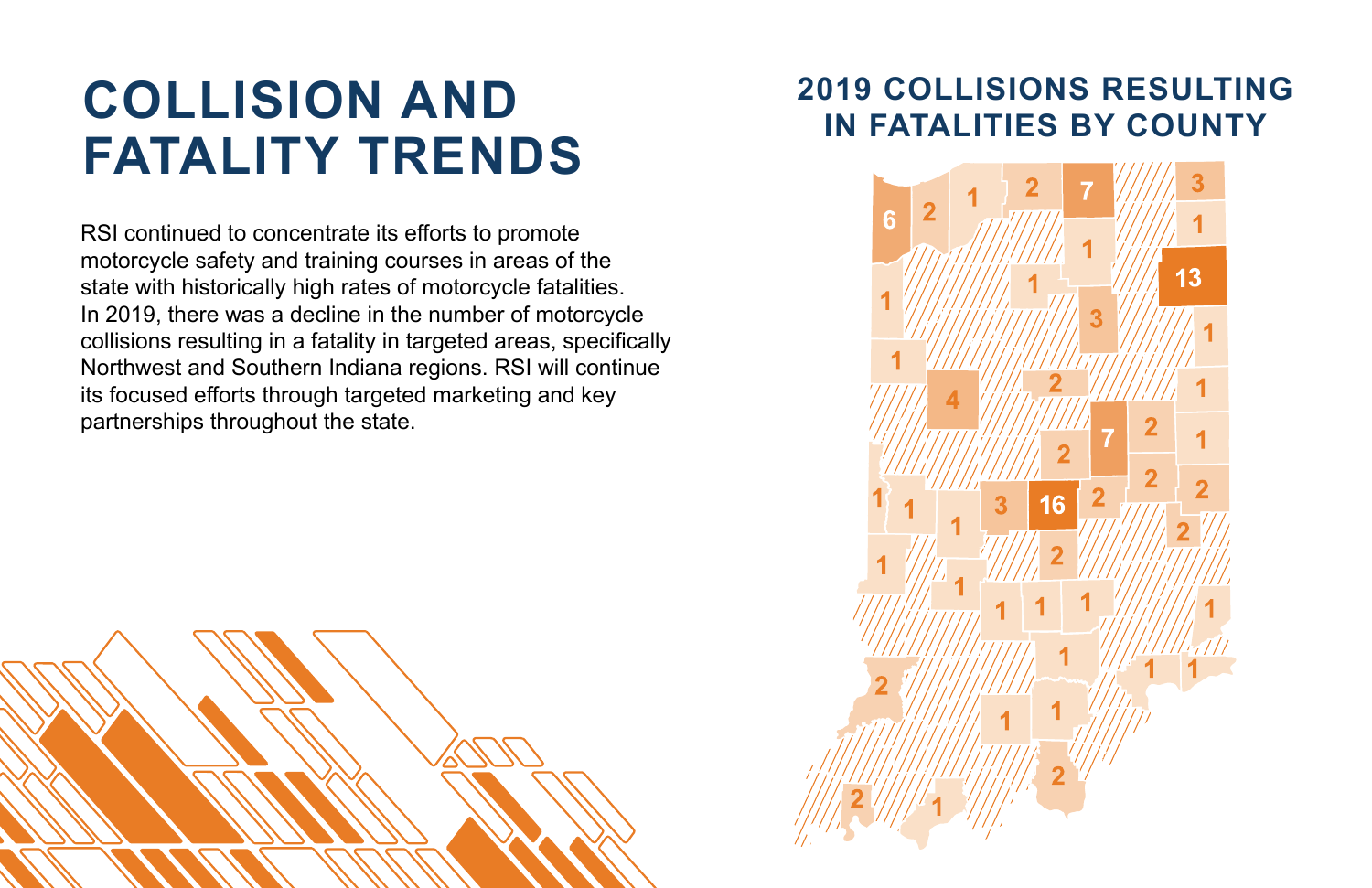#### **COLLISIONS BY YEAR**



**COLLISIONS RESULTING IN FATALITY**

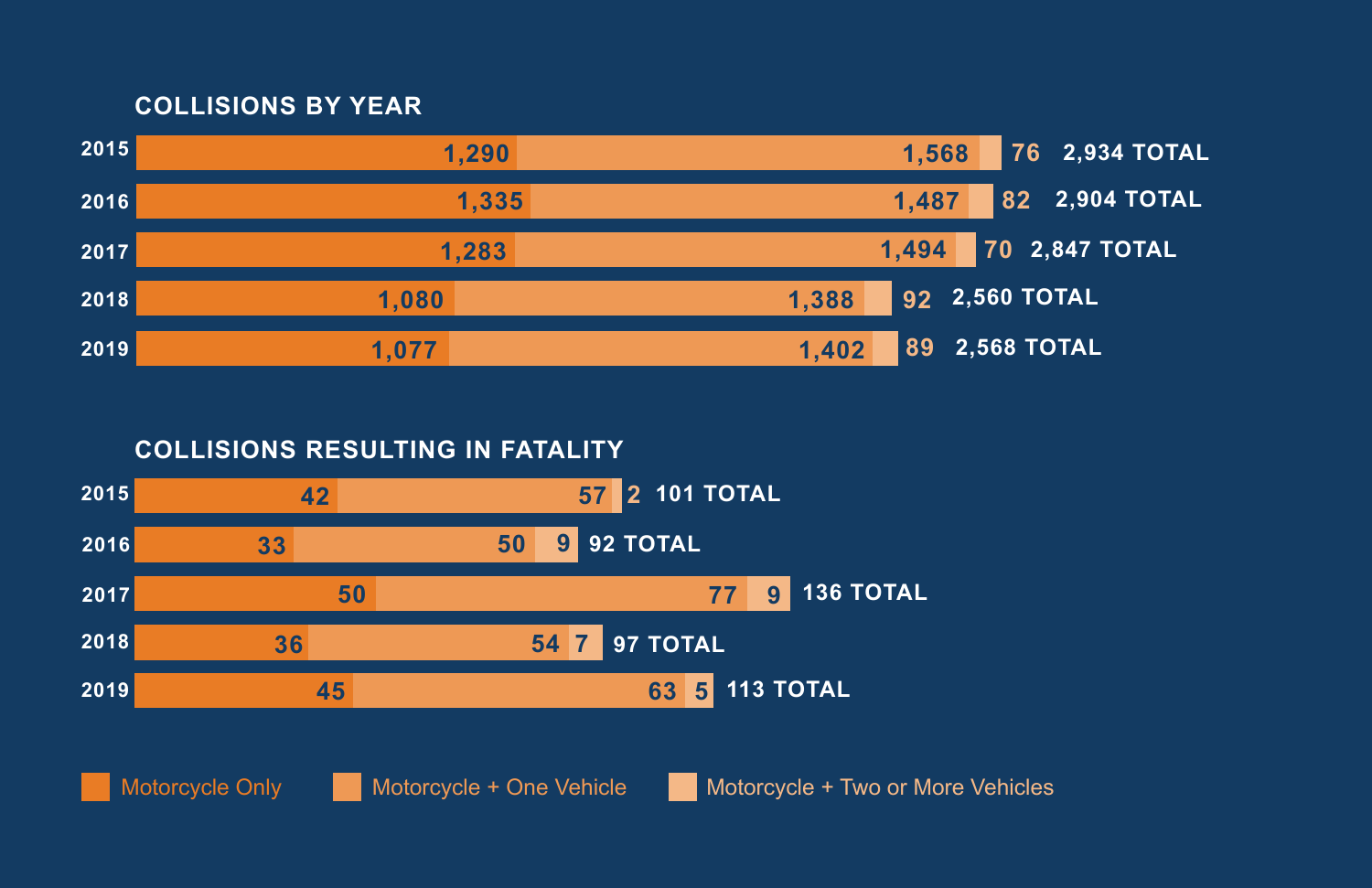## **ICJI PARTNERSHIP**



The Indiana Criminal Justice Institute (ICJI) and RSI partnered to promote motorcycle safety awareness during the summer of 2019. Based on the motorcycle collision and fatality data collected after the 2018 motorcycle season, the teams worked together to create a static motorcycle safety awareness campaign using gas station toppers and gas pump nozzles in areas of the state with statistically high rates of motorcycle collisions and fatalities. ICJI and RSI will continue their partnerships to promote motorcycle safety education and awareness to all Hoosiers in 2020.







**IMPRESSIONS** Estimated 3,700,000 Monthly Impressions



**LOCATIONS**  26 Locations | 14 Counties | 70 Total Pumps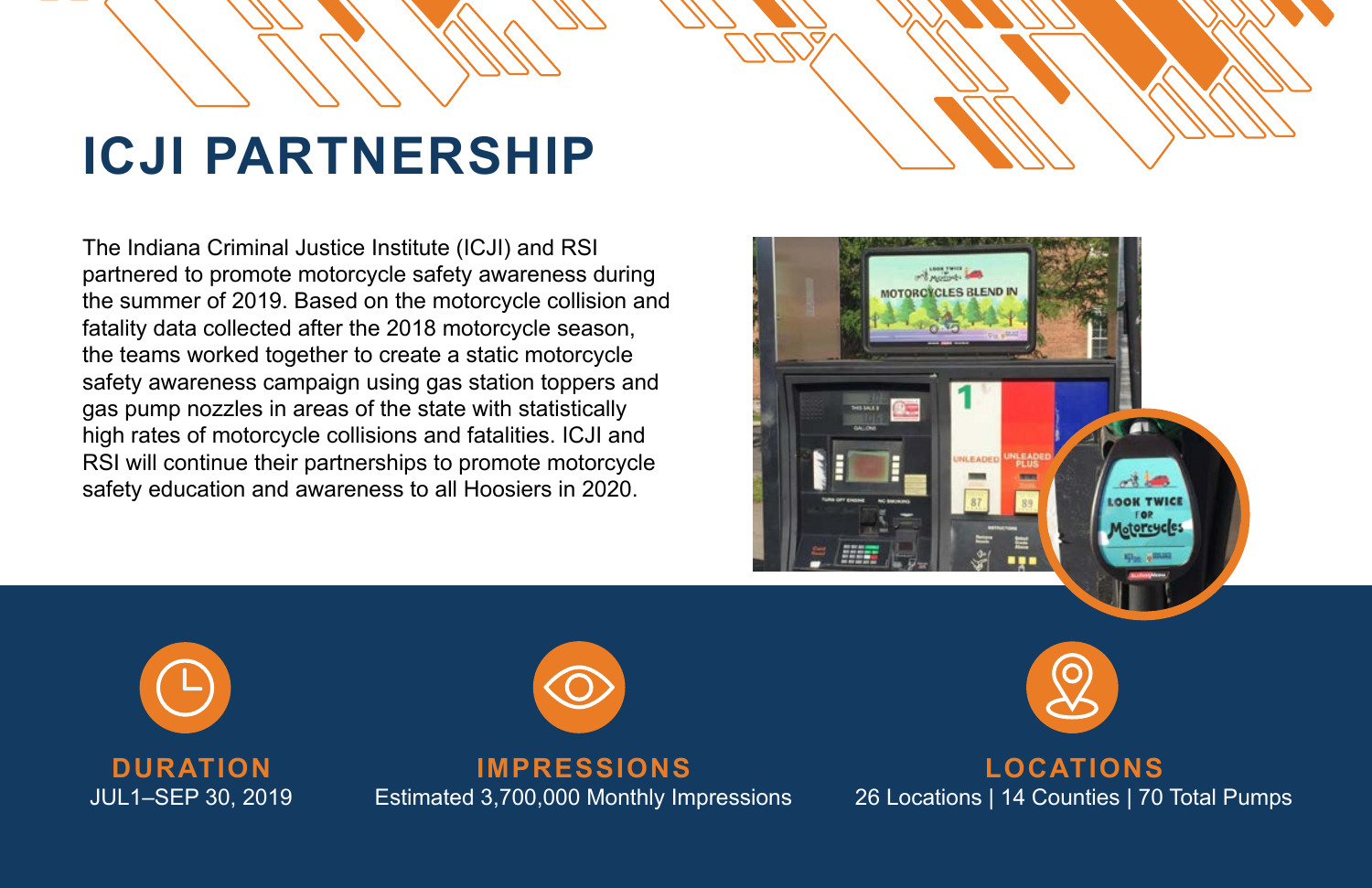## **2019 COMMUNITY ENGAGEMENT**

RSI continued its community engagement in areas of the state with high rates of collisions and fatalities involving motorcyclists. Partnering with organizations throughout the state garnered over 1.2 million impressions of RSI branding and messaging in 2019.



### *Indiana State Fair*

**2019 State Fair Over 870,000 Impressions**



## *Miracle Ride*

**2019 Miracle Ride Over 3,000 Impressions**



#### *Gary South Shore RailCats*

**2019 Season Over 170,000 Impressions**



## *Evansville Otters*

**2019 Season Over 100,000 Impressions**



*Indy Fuel* 

**2018-2019 Season Over 150,000 Impressions**



#### *Indiana Motorcycle Expo*

**2019 Expo Co-sponsor of the 2019 Biker's Showcase**